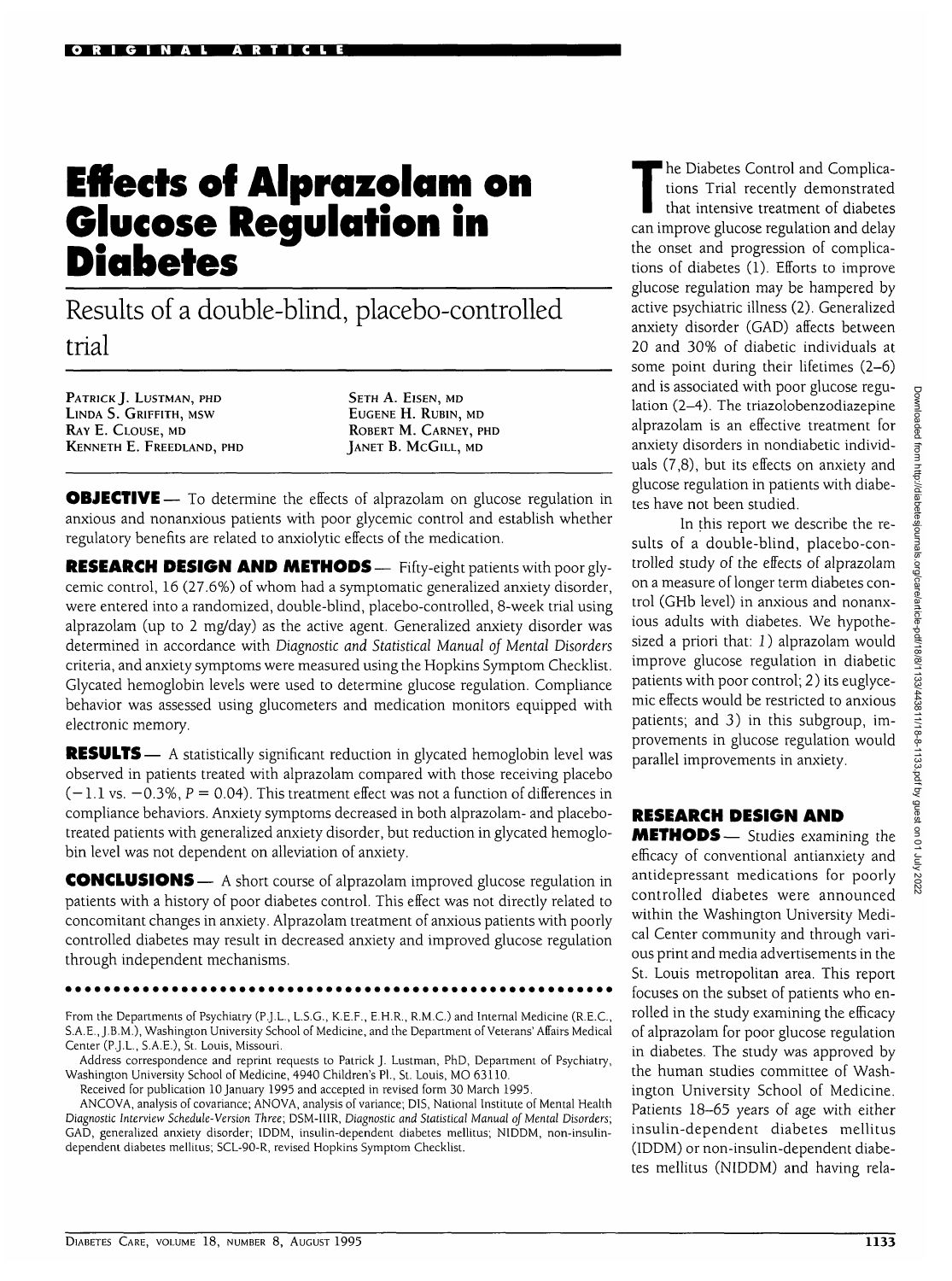tively poor control of diabetes (GHb  $\ge$ 11.5%) were eligible to participate. Patients excluded from participation were those for whom alprazolam therapy was contraindicated. This group included patients who were pregnant or lactating, had a known sensitivity to alprazolam or other benzodiazepines, had clinically significant hepatic disease, had current alcohol or substance abuse disorder, had any suicidal ideation (e.g., active suicidal intent or a history of attempted suicide), gave a history of any psychotic disorder, or currently were taking psychoactive medications.

Of the 180 patients who underwent complete psychiatric evaluation, 66 (33%) were excluded on the basis of the psychiatric interview (e.g., patient had current substance abuse disorder). Of the remaining 114 patients, 19 (16.7%) qualified for diagnosis of GAD, 35 (30.7%) had major depression, and 60 (52.6%) did not meet criteria for any axis I psychiatric disorder. The current study included all 19 patients with GAD and the subset of psychiatrically well patients ( $n = 47$ ) not assigned to antidepressant therapy. Assignment to treatment was random within psychiatric groups. The likelihood of receiving alprazolam or placebo in the group with GAD was 0.50. By design, the likelihood of receiving alprazolam, an antidepressant, or placebo in the psychiatrically well group was 0.25,0.25, and 0.50, respectively, resulting in varied cell sizes. The present report is limited to the results of the alprazolam and placebo arms.

## **Psychiatric diagnosis and measurement of anxiety symptoms**

The presence or absence of axis I psychiatric disorder was determined using the National Institute of Mental Health *Diagnostic Interview Schedule-Version Three* (DIS) (9) in accordance with the criteria set forth in the *Diagnostic and Statistical Manual oj Mental Disorders* (DSM-IIIR) (10). The DIS is a highly structured psychiatric interview with well-documented reliability and validity in medically well patients (11). There is also evidence for

the sensitivity and utility of this diagnostic procedure in diabetes, wherein the somatic manifestations of the medical disease, such as fatigue, weakness, sleep disturbances, and sexual dysfunction, emulate symptoms of psychiatric disorder (12,13). Symptoms of anxiety were measured using the revised Hopkins Symptom Checklist (SCL-90-R) (14). This psychometric instrument was designed to measure psychological symptom patterns of psychiatric and medical patients. Each item is rated on a 5-point scale of distress (0-4), ranging from "not at all" at one pole to "extremely" at the other. The SCL-90-R is scored and interpreted in terms of nine primary dimensions, one of these being the anxiety subscale.

## **Diabetes assessments**

GHb measurement provided an estimate of average blood glucose regulation during the 2-month period preceding entry into the study and during the treatment period (15-17). Total GHb was measured using the Pierce Glyco-Test (Pierce, Rockford, IL), an affinity assay that eliminates interference from hemoglobin variants (e.g., hemoglobin F). The range for normal, nondiabetic subjects at Washington University is 4.4-6.3%.

## **Compliance assessments**

An electronic monitoring device developed and patented by one of the investigators (S.A.E.) was used to measure medication compliance. The device consists of pill-containing blister packs and an electronic memory, both of which are housed in an inconspicuous (18.2 cm  $\times$  3.9 cm) dispensing device. The open side of each medication-containing blister is covered by a sheet of paper, which contains loops of electrically conductive material attached to the electronic memory. When a dose of medication is removed (i.e., the paper covering a blister is torn), the conductive material is disrupted and the time and date are recorded. This device has been shown to be a highly reliable and valid method of measuring medicationtaking behavior (18-20). Compliance with medication treatment was scored as a percentage equaling the number of days (24-h periods) the patient removed the prescribed number of medication dosages divided by 56 (the total number of days in treatment) times 100%. At the time of recruitment, subjects were informed that the pill dispensing device recorded the time and date of pill removal.

Compliance with self-monitoring of blood glucose was determined using memory glucometers (Ames, Elkhart, IN). These devices recorded the date and time patients tested their blood glucose levels. Patients were instructed to test blood glucose level 4 times per day on 2 nonconsecutive days of the week. Weekly compliance with blood glucose monitoring was computed taking the number of samples measured on the 2 test days divided by 8 (number of tests requested) times 100%.

## **Study design and statistical analysis**

Patients were divided into two groups based upon the psychiatric diagnostic findings: *1*) those with symptomatic GAD; and 2) those judged to be psychiatrically well, i.e., no extant axis I psychiatric disorder per DSM-IIIR. Patients within these two groups were randomly assigned to double-blind treatment with alprazolam or an identical-appearing placebo. The study personnel who prepared the treatment blister packs were not among those who monitored patient progress, and both these groups were distinct from those directly administering treatment. At each measuring point, the research assessments (psychiatric interviews, psychometric measurements, and diabetes evaluations) were administered and scored independently of one another.

Treating physicians were unaware of the patient's psychiatric status. To maintain this experimental blind, these physicians (R.E.C., J.B.M.) did not query the patient regarding current psychiatric symptoms. Alprazolam dosing was guided solely by side effects toward an established target dose thought to be psy-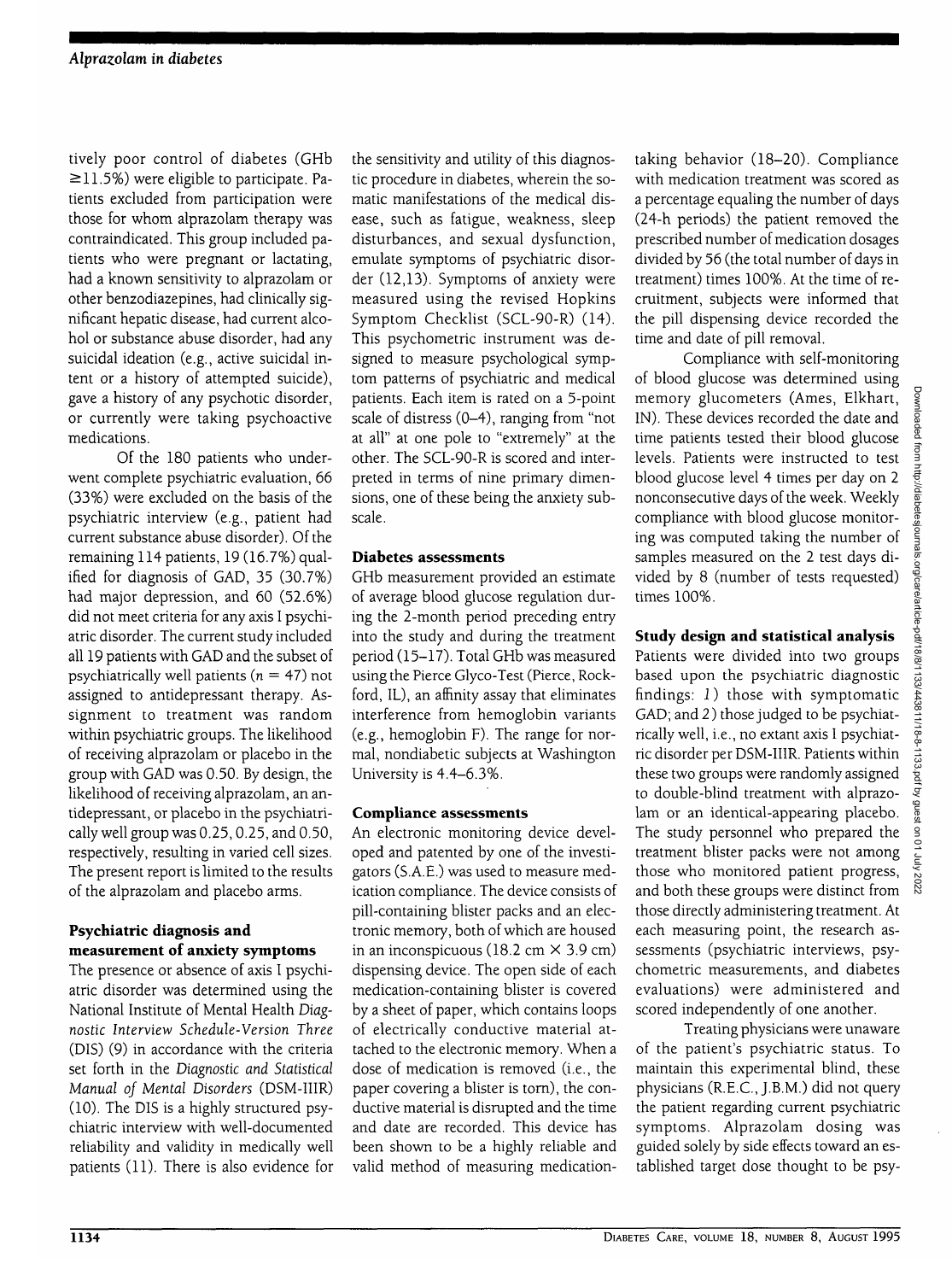| Characteristic           | Alprazolam        |                   |                   | Placebo         |                   |                   |
|--------------------------|-------------------|-------------------|-------------------|-----------------|-------------------|-------------------|
|                          | GAD               | Well              | All               | GAD             | Well              | All               |
| n                        | 7                 | 14                | 21                | 9               | 28                | 37                |
| Age (years)              | $39.1 \pm 9.0$    | $58.0 \pm 9.9*$   | $51.7 \pm 13.1$   | $48.1 \pm 12.1$ | $50.9 \pm 14.1$   | $50.2 \pm 13.6$   |
| Female                   | 5(71)             | $2(14)*$          | 7(33)             | 5(56)           | 12(43)            | 17(46)            |
| Race                     |                   |                   |                   |                 |                   |                   |
| White                    | 7(100)            | 10(71)            | 17(81)            | 9(100)          | 23(82)            | 32 (86)           |
| Black                    | 0(0)              | 3(21)             | 3(14)             | 0(0)            | 5(18)             | 5(14)             |
| Other                    | 0(0)              | 1(7)              | 1(5)              | 0(0)            | 0(0)              | 0(0)              |
| Marital status           |                   |                   |                   |                 |                   |                   |
| Married                  | 5(71)             | 11(79)            | 16(76)            | 5(56)           | 18(64)            | 23(62)            |
| Single                   | 1(14)             | 0(0)              | 1(5)              | 0(0)            | 2(7)              | 2(5)              |
| Divorced                 | 0(0)              | 3(21)             | 3(14)             | 1(11)           | 4(14)             | 5(14)             |
| Never married            | 1(14)             | 0(0)              | 1(5)              | 3(33)           | 4(14)             | 7(19)             |
| Monthly income (dollars) | $2,860 \pm 1,827$ | $2,136 \pm 1,032$ | $2,306 \pm 1,291$ | $2,012 \pm 432$ | $1,828 \pm 1,199$ | $1,856 \pm 1,111$ |
| Education (years)        | $13.9 \pm 2.9$    | $14.1 \pm 2.7$    | $14.0 \pm 2.7$    | $13.9 \pm 2.5$  | $14.0 \pm 2.8$    | $14.0 \pm 2.7$    |

**Table 1**—*Demographic characteristics of study sample*

Data are means  $\pm$  SD or n (%). \*P < 0.05 compared with GAD group.

chiatrically therapeutic (2.0 mg/day). Alprazolam dosing began at 0.25 mg/day with incremental adjustments to the target in divided doses. Patients were provided medication packs that always involved three times daily dosing, and the packs were prepared using alprazolam or identical placebos to maintain the blind. Except at the initiation of treatment, patients receiving active drug were given doses throughout the day.

To detect changes in glucose regulation related to anxiolytic therapy, diabetes management regimens remained fixed over the period of the study unless clinically contraindicated. Patients remained on their pre-enrollment treatment (diet, oral hypoglycemic agents, and insulin) throughout the study. Patients on sliding scale insulin regimens were allowed to continue this practice without new instruction. At the beginning of each study visit, the patient's interim glucometer data were reviewed by the study nurse. Two fasting blood glucose levels <90 mg/dl or a mean weekly value >300 mg/dl were considered potential indications for diabetes treatment adjustment. If these thresholds were passed or if a patient complained of hypo- or hyperglyce-

mic symptoms, physicians were given the glucometer data to review in formulating a decision regarding diabetes treatment.

Differences in demographic and clinical characteristics between subjects receiving alprazolam or placebo and within a psychiatric group (GAD or psychiatrically well) were determined using Fisher's exact test for categorical data and two-way analyses of variance for continuous data. Analysis of variance (ANOVA) techniques were used to judge the effects of treatment on compliance with blood glucose monitoring and treatment. A twoway analysis of covariance (ANCOVA) (psychiatric status [GAD or well] by treatment status [alprazolam or placebo]) on post-treatment GHb level, with pretreatment GHb level used as the covariate, was used to determine the effect of alprazolam on blood glucose regulation. Dropouts were not included in the data analysis because they were relatively few in number  $(n = 8)$  and equally distributed between the alprazolam and placebo arms of the study. A similarly constructed ANCOVA was used to test the effects of treatment on anxiety symptoms. The pretreatment SCL-90-R anxiety score was used as the covariate in this analysis. The anxiolytic

effects of treatment were further studied within the GAD subset by analyzing prepost changes in anxiety using Student's *t* tests. Continuous variables are reported as means ± SD.

#### **RESULTS**

#### **Demographic and clinical characteristics**

Of the 66 study patients, 19 (28.8%) met psychiatric diagnostic criteria for current GAD (referred to herein as the "anxious" patients). The remaining 47 (71.2%) patients gave a history unremarkable for any axis I psychiatric disorder. These patients formed the psychiatrically well group. Eight (12.1%) of the 66 patients did not complete the protocol. Of these eight patients, four (50%) were taking alprazolam and four (50%) were receiving placebo. Seven (87.5%) of these eight patients discontinued participation because of perceived intolerance to the study treatment (four were taking alprazolam, and three were receiving placebo) and one withdrew because of an intercurrent medical problem. Selected demographic and clinical characteristics of the 58 patients who completed the 8 weeks of treatment are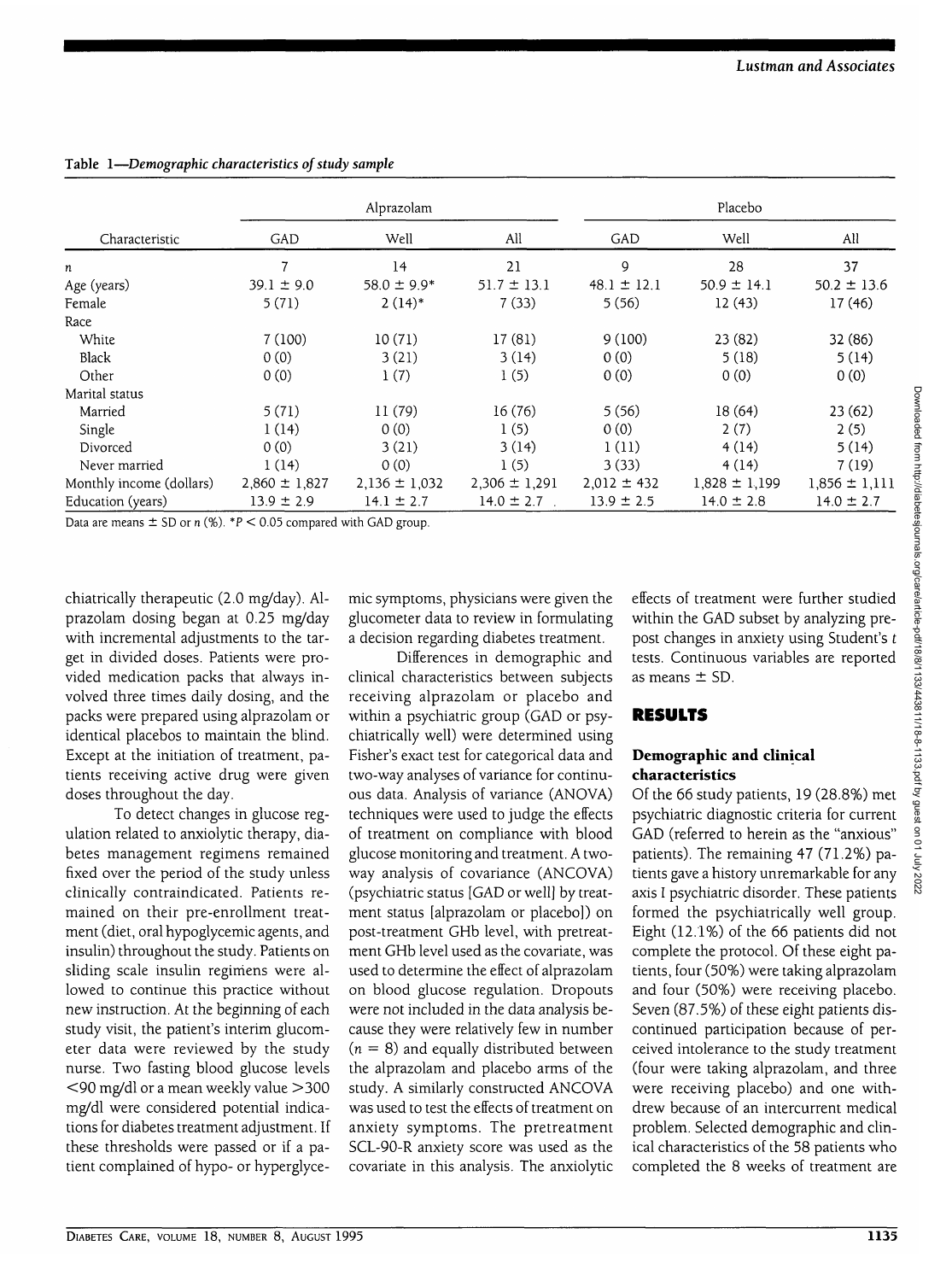| Characteristic               | Alprazolam     |                |                | Placebo        |                 |                 |
|------------------------------|----------------|----------------|----------------|----------------|-----------------|-----------------|
|                              | GAD            | Well           | All            | GAD            | Well            | All             |
| n                            |                | 14             | 21             | 9              | 28              | 37              |
| Type of diabetes             |                |                |                |                |                 |                 |
| <b>IDDM</b>                  | 3(43)          | 4(29)          | 7(33)          | 2(22)          | 8(29)           | 10(27)          |
| <b>NIDDM</b>                 | 4(57)          | 10(71)         | 14(67)         | 7(78)          | 20(71)          | 27(73)          |
| Duration of diabetes (years) | $13.9 \pm 2.9$ | $12.6 \pm 9.0$ | $13.0 \pm 6.4$ | $12.6 \pm 8.5$ | $11.2 \pm 11.4$ | $11.5 \pm 10.7$ |
| Glycated hemoglobin (%)      | $12.0 \pm 2.3$ | $12.0 \pm 2.3$ | $12.0 \pm 2.2$ | $12.4 \pm 3.0$ | $12.0 \pm 3.6$  | $12.1 \pm 3.4$  |
| Complications of diabetes    |                |                |                |                |                 |                 |
| Nephropathy                  | 1(14)          | 2(14)          | 3(14)          | 0(0)           | 0(0)            | $0(0)*$         |
| Retinopathy                  | 2(29)          | 3(21)          | 5(24)          | 4(44)          | 5(18)           | 9(24)           |
| Neuropathy                   | 2(29)          | 8(57)          | 10(48)         | 6(67)          | 17(61)          | 23(62)          |
| SCL-90R anxiety score        | $1.5 \pm 0.8$  | $0.2 \pm 0.1*$ | $0.8 \pm 0.9$  | $0.6 \pm 0.4$  | $0.2 \pm 0.3*$  | $0.4 \pm 0.3$   |

Table 2—*Illness characteristics of study sample*

Data are means  $\pm$  SD or number (%). \*P < 0.05 compared with GAD group.

shown in Tables 1 and 2. There was no statistically significant difference between patients in the placebo and alprazolam arms with regard to pretreatment GHb levels (12.0 + 2.2 vs. 12.1 + 3.4%, *t* = 0.12,  $P = 0.90$ . These groups were also similar in age, sex, race, martial status, monthly income, education, type of diabetes, duration of diabetes, and prevalence of diabetes complications (nephropathy, retinopathy, or peripheral neuropathy). There were also no significant differences in pretreatment GHb levels between patients with IDDM and those with NIDDM.

The demographic and clinical characteristics of GAD and psychiatrically well patient subsets (nested within treatment group) were also statistically compared (Tables 1 and 2). As expected, within both active and placebo treatment groups, anxious patients had higher pretreatment anxiety scores than their well counterparts. Within the alprazolam group, psychiatrically well patients were significantly older and preponderantly male. There were no other significant differences between anxious and nonanxious patients on the measured demographic and illness characteristics. Of the patients who received alprazolam, there was no significant difference in the mean daily dose achieved by anxious and nonanxious patients (1.70  $\pm$  0.47 vs. 1.53  $\pm$ 0.53 mg/day,  $t = -0.71$ ,  $P = 0.49$ ). Increases in diabetes management regimens occurred in only two subjects (one placebo and one alprazolam) and decreases in six subjects (three placebo and three alprazolam). Alterations in management regimens by treatment group were not significantly different ( $\chi^2 = 0.66, P =$ 0.41).

#### **Effect of treatment on measures of compliance**

The compliance data reported herein are intended to determine whether differences in compliance might have affected the outcome of the trial. All study patients practiced using a memory glucometer for 1 week before initiation of treatment. Analysis of these pretreatment glucometer data showed no significant differences between alprazolam- and placebotreated patients (87.6  $\pm$  22.1 vs. 81.9  $\pm$ 27.9%, *t =* 0.80, P = 0.43). Separate ANOVAs were used to test the effects of treatment and psychiatric status on compliance during the 8 weeks of study. The ANOVA of compliance with blood glucose monitoring revealed no statistically significant effect of treatment ( $F = 0.17$ ,  $P = 0.68$ ), initial psychiatric status ( $F =$ 0.85,  $P = 0.36$ , or the interaction of treatment and psychiatric grouping  $(F =$ 

0.07,  $P = 0.79$ ). The results of the ANOVA of compliance with medication monitoring were similar, showing no significant effect of treatment ( $F = 0.84$ ,  $P =$ 0.36), initial psychiatric status ( $F = 0.02$ ,  $P = 0.90$ , or the interaction between treatment and psychiatric status ( $F =$ 0.31,  $P = 0.58$ ). Taken together, these data suggest that patients in the alprazolam- and placebo-treated groups were equally compliant at the beginning of treatment and that during the 8 weeks of treatment, compliance with the medication regimen and with blood glucose monitoring did not differ as a function of treatment received.

### **Effect of alprazolam on glucose regulation**

The results of the ANCOVA showed that there were significant effects for the covariate (pretreatment GHb,  $F = 221.9$ ,  $P < 0.001$ ) and for the treatment group  $(F = 4.4, P = 0.04)$ . Patients treated with alprazolam evidenced a significantly greater reduction in GHb level than those receiving placebo  $(-1.1 \text{ vs. } -0.3\% , P =$ 0.04). The largest improvement in GHb level  $(-1.4%)$  was seen in GAD patients treated with alprazolam, although differences between psychiatric groups did not reach statistical significance. Post-treatment mean GHb levels, adjusted for ini-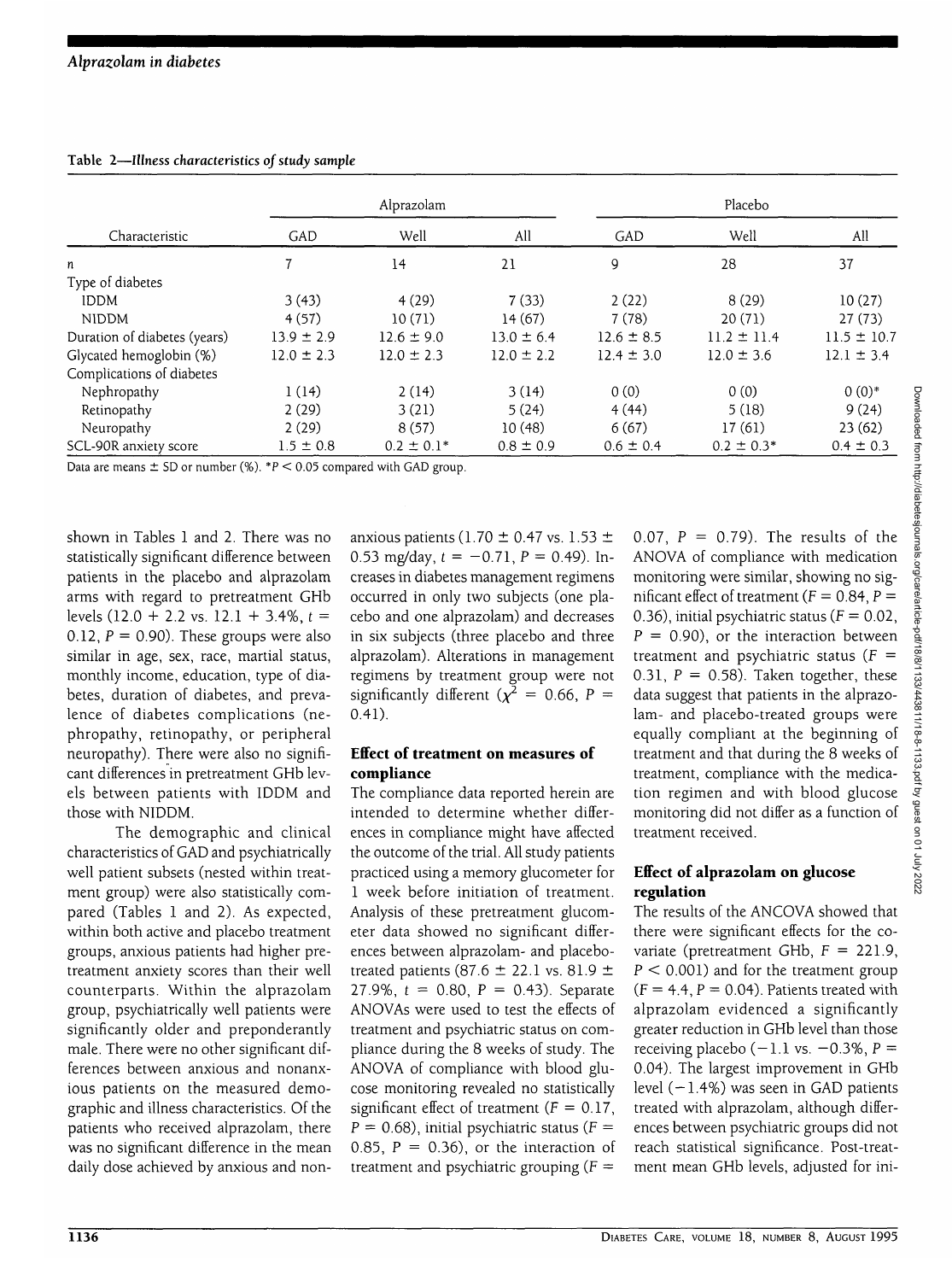

**Figure 1**—*Post-treatment mean GHb levels by group, statistically adjusted (ANCOVA) for initial differences in GHb among groups. GAD, those with generalized anxiety disorder; Well, those without a. psychiatric disorder.* \*P < *0.05 compared with the placebo-treated group.*

tial between-group differences (i.e., covariate-adjusted means), are displayed in Fig. 1. Treatment had no effect on weight  $(F = 0.07, P = 0.79,$  comparing weight change by treatment), and the change in GHb level was poorly correlated with mean daily dose of alprazolam ( $r = 0.13$ ,  $P = 0.36$ ).

#### **Effect of alprazolam on anxiety**

A similar ANCOVA was used to examine the effects of treatment and initial psychiatric group on anxiety, with the pretreatment anxiety score used as the covariate. The overall model was statistically significant ( $F = 6.4$ ,  $P = 0.0005$ ), and the effect of the covariate was significant as well (F  $= 8.2, P = 0.007$ . There were no significant effects for psychiatric diagnostic group or for the interaction between treatment and psychiatric group. Likewise, within the whole sample the effect of alprazolam treatment on anxiety was not statistically significant  $(F = 1.21, P =$ 

0.28). This test of the effect of treatment on anxiety may have been biased because it included both anxious and nonanxious patients. We had not expected an anxiolytic effect of alprazolam in nonanxious patients and measured anxiety in this group to assess untoward psychiatric effects of alprazolam treatment. Over the 8 weeks of treatment, no change in anxiety was observed in the nonanxious group. These patients had virtually identical low levels of anxiety (per SCL-90-R anxiety scale score) before and after treatment  $(0.22 \pm 0.19 \text{ vs. } 0.23 \pm 0.27, t = 0.19)$  $P = 0.85$ ).

Further statistical testing, confined to the group of patients with GAD, was used to assess the anxiolytic effects of treatment. Within this group, a significant reduction in anxiety was observed during the study period ( $-0.5 \pm 0.6$ , t =  $-3.5$ ,  $P = 0.003$ ). Within the subgroups of GAD patients, those treated with placebo evidenced a significant reduction in

anxiety  $(-0.34 \pm 0.3, t = -3.65, P =$ 0.007), and a trend toward significance was observed in those who received alprazolam  $(-0.7 \pm 0.8, t = -2.3, P =$ 0.058). There was no significant difference between alprazolam- and placebotreated patients in terms of the observed anxiolytic effects. Pre- and post-treatment means on the SCL-90-R anxiety scale are displayed according to psychiatric and medication status in Fig. 2.

Exploratory data analysis procedures (21,22) were performed to determine whether improvement in GHb level is associated with improvement in anxiety. Noninferential Spearman rank-order correlations were computed first for the entire sample and then within the GAD group by treatment. There was no association in the overall sample or in the psychiatrically well group between change in anxiety and change in GHb level. In contrast, these outcomes were positively correlated in the GAD group treated with alprazolam ( $r<sub>s</sub> = 0.34$ ).

**CONCLUSIONS—** The following conclusions can be drawn from the data analyses: 1) glucose regulation was improved by alprazolam but not by placebo; 2) this effect was not restricted to the subjects with GAD; 3) both alprazolam and placebo similarly improved anxiety among patients with GAD because the placebo response was significant; and 4) the effect of alprazolam on GHb level was not dependent upon improvement in anxiety. Improvement in GHb level correlated with improvement in anxiety in the GAD group, but alprazolam also improved GHb level in the nonanxious patient group. Thus, it appears that alprazolam has a direct, beneficial effect on blood glucose regulation in diabetes, an effect not mediated solely through improvement in anxiety.

Some data are available from which one can speculate the mechanisms by which alprazolam affects glucose regulation. One potential mechanism might operate through a dampening of the neu-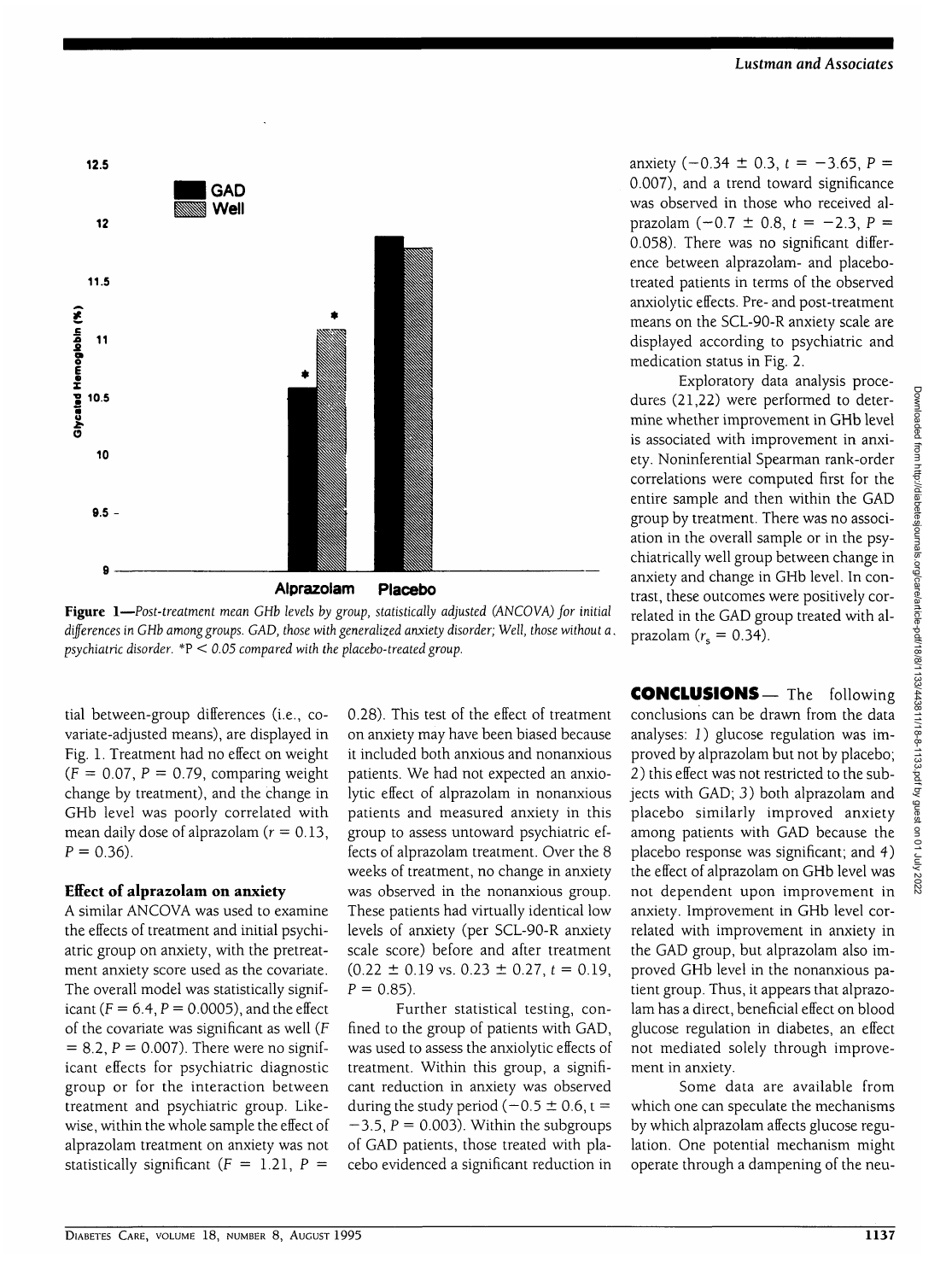

**Figure 2**—*Change in anxiety symptoms during treatment. Post hoc comparisons indicated that the pre- to post-treatment changes in the GAD groups were only significant for placebo* (P = *0.007; compared with alprazolam,* P = *0.058).*

rohormonal response to stress. Filinger et al. (23) reported that diazepam reduced by  $\sim$  50% the release of noradrenaline and acetylcholine after preganglionic stimulation of isolated superior cervical ganglion in the cat. Owens et al. (24) and Kalogeras et al. (25) demonstrated the ability of alprazolam to suppress the hypothalamic-pituitary-adrenal axis via its effects on corticotropin-releasing factor. Using an animal model of NIDDM diabetes, Surwit et al. (26) demonstrated that alprazolam modified the hyperglycemic effect of stress, significantly increased plasma insulin, and significantly reduced plasma corticosterone. These reports are representative of studies, predominantly in animal models, suggesting that benzodiazepine treatment may blunt the neurotransmitter/neurohormonal responses to stressors, which may otherwise produce hyperglycemia via glucocorticoid hypersecretion (27-30).

The data indicate that the benefi-

cial effect of alprazolam on glucose regulation was not related to selective improvement of diabetes treatment compliance. There were no pretreatment differences in compliance with blood glucose monitoring between patients who received alprazolam and those who received placebo. There were also no differences on either measure of compliance as a function of treatment. Rates of compliance were uniformly high at the beginning of the study and, as is common in treatment studies, declined somewhat over the course of the experimental trial. The effect of alprazolam was also unrelated to changes in diabetes treatment regimens or to weight alterations during the trial, but other influences on diabetes regulation (e.g., exercise or dietary intake) were not monitored.

Clinically significant anxiety (GAD) is associated with poor glucose regulation in diabetes (2-4), and we hypothesized that treatment of anxiety would improve glucose control. Alprazolam was selected for study because of its recognized ability to induce rapid anxiolytic change. Although alprazolam improved GHb levels in both anxious and nonanxious patients, the largest gain was observed in patients with GAD. A similar observation was made by Lane et al. (31) who reported that the diabetic patients most likely to show improved glucose control with behavioral anxiolytic treatment were those with pronounced trait anxiety. Thus, there may be multiple mechanisms by which alprazolam can affect GHb levels in anxious patients. The euglycemic effect may relate to alprazolam's anxiolytic effect, to its physiological effects, or to the interaction of these effects. Additional studies incorporating multiple indexes of anxiety (psychological and physiological) should be undertaken to clarify the anxiolytic mechanisms responsible for, and their precise contribution to, improvements in diabetic regulation.

The extent to which the treatment gains found in this study are generalizable to clinical practice, durable, or achievable with other psychoactive agents remains to be determined, and our conclusions were based on a relatively small number of subjects. Treating medical problems with psychoactive agents in patients with a comorbid psychiatric disorder is not unique to diabetes. For example, tricyclic antidepressants may be given for pain when pain and depression are coprevalent. These medications have both analgesic and antidepressant effects that operate independently (31,33). The potential improvement in glucose control attributable to alprazolam treatment should be weighed carefully against the risk of dependence or withdrawal symptoms associated with benzodiazepines (34,35). These concerns are particularly relevant here given that poor regulation in diabetes is often a chronic problem.

**Acknowledgments**— This work was supported by grant RO1-DK-36452 from the Na